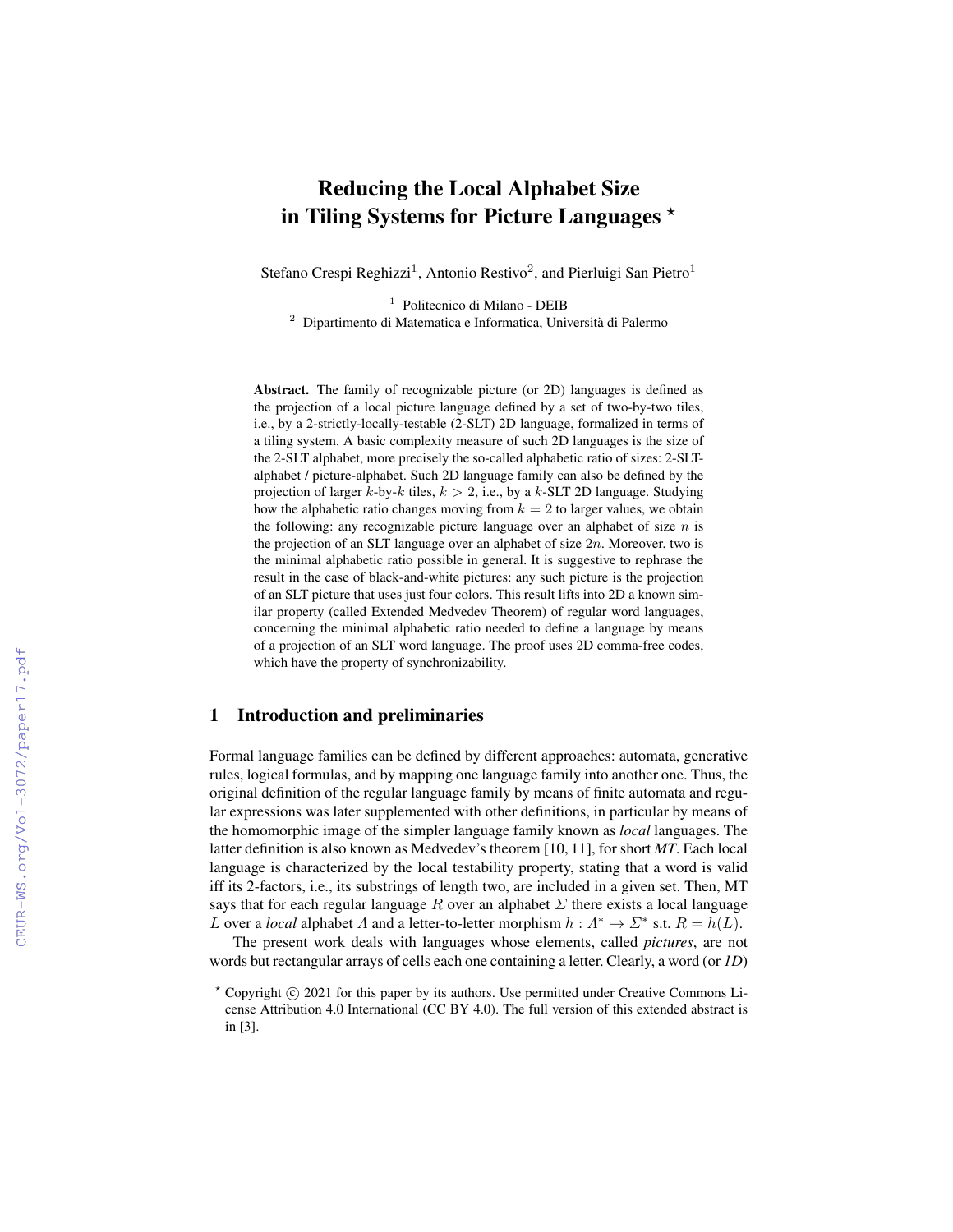#### 2 S. Crespi Reghizzi, A. Restivo, P. San Pietro

language is also a picture (or *2D*) language that only comprises rectangles with unitary (say) height. The well-known family of 2D languages, named *tiling recognizable* REC [7], has its primary natural definition through the analog in 2D of MT. The definition relies on a *tiling system* (TS), consisting of a local picture language and of a morphism from the local alphabet  $\Lambda$  to the picture alphabet  $\Sigma$ . More precisely, the local language is specified by a set of tiles that are pictures of size two-by-two and play the role of the 2-factors of the local word languages. Notice other definitions of the REC family by means of automata and logical formulas [7], are less convenient than the corresponding definitions for 1D languages.

We recall the MT definition of regular 1D languages. The letters of the local alphabet  $\Lambda$  correspond to the elements of the product  $Q \times \Sigma$ , where  $Q$  is the state set of a finite automaton (FA) recognizing the regular language. Hence, the *ratio*  $|\Lambda|/|\Sigma|$  of the alphabet sizes is a meaningful measure of the complexity of the FA, inducing an infinite hierarchy under set inclusion for certain series of regular languages. For REC the situation is similar, but less investigated. We mention that any limitation of the alphabetic ratio of tiling systems may restrict the language family.

*Local* 1D languages are located at the lowest level of an infinite language hierarchy (under set inclusion) called k-*strictly locally testable* (SLT) [9], each level  $k > 2$  being characterized by the use of a sliding window of width  $k$ , used to scan the input. A similar hierarchy exists also for 2D languages, see [6], using  $k$ -tiles instead of  $k$ -factors. The corresponding 2D language family is here called k-*strictly locally testable* (k-SLT); or simply SLT when the (finite) value of parameter  $k$  is left unspecified.

The first basic question one can address is: if in the tiling system definition of REC we allow k-SLT languages with  $k > 2$ , do we obtain a language family larger than REC? The answer is known to be negative [6, 8]. Then, the next question is interesting: using k-tiles with  $k > 2$ , can we reduce the alphabetic ratio, and how much?

The answer to the latter question is known for 1D languages [4], and we refer to it as the *Extended Medvedev's Theorem* (EMT): the minimal alphabetic ratio is 2, and is obtained by assigning to the SLT parameter  $k$  a value logarithmic in the FA recognizer size. We hint to its proof, which is the starting point of the present development for pictures. Given an FA, the construction in the proof samples in each computation the sub-sequences made by  $k$  state-transitions. Then the construction encodes all such subsequences by means of a binary code of length  $k$ . To prevent mistakes, the proof resorts to codes that can be decoded without synchronization, using a  $2k$ -SLT DFA as decoder. The family of *comma-free* codes [2] has such a property, and is the one we use also here, but in 2D.

Moving from words to pictures often complicates matters, and we had to examine and discard several possible ways of encoding the tiling process operated by the TS, before founding a successful one. The result extends EMT from regular 1D languages to REC and says that any picture language is the projection, by means of a letter-to-letter morphism, of an SLT 2D language over an alphabet with size double of the original alphabet size; the alphabetic ratio 2 is the minimal possible. It is suggestive to rephrase the result in the case of black and white pictures: any such picture is the projection of a strictly locally testable picture that uses just four colors.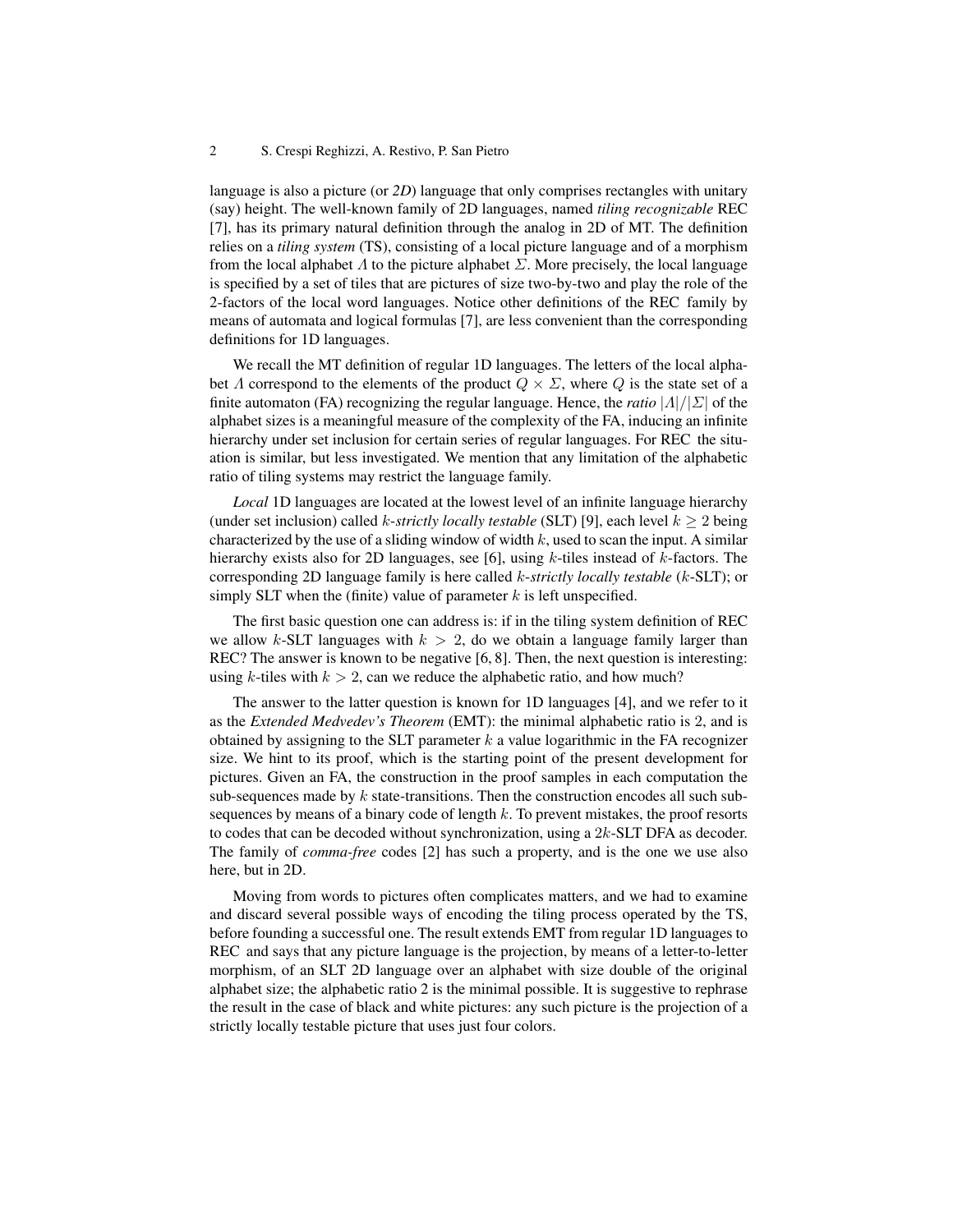All the alphabets to be considered are finite. The following concepts and notations for picture languages follow mostly [7]. A *picture* is a rectangular array of letters over an alphabet. Given a picture p,  $|p|_{row}$  and  $|p|_{col}$  denote the number of rows and columns, respectively;  $|p| = (|p|_{row}, |p|_{col})$  denotes the *picture size*. Pictures of identical size are called *isometric*. The set of all pictures over  $\Sigma$  of size  $(m, n)$  is denoted by  $\Sigma^{m,n}$ . The set of all non-empty pictures over  $\Sigma$  is denoted by  $\Sigma^{++}$ . This notation is naturally extended from an alphabet to a finite set X of isometric pictures, by writing  $X^{++}$ . A 2D (or picture) language over  $\Sigma$  is a subset of  $\Sigma^{++}$ . For brevity, the term "language" will always denote a 2D language.

Let  $p, q \in \Sigma^{++}$ . The *horizontal* (or *column*) *concatenation*  $p \oplus q$  is defined when  $|p|_{row} = |q|_{row}$  as:  $\boxed{p \ q}$ . The *vertical* (or *row*) *concatenation*  $p \ominus q$  is defined when  $|p|_{col} = |q|_{col}$  as:  $\left| \begin{matrix} p \\ q \end{matrix} \right|$  $\frac{P}{q}$ . Concatenations are extended to languages in the obvious way. Since the pixels on the boundary of a picture play often a special role for recognition, it is convenient to surround a picture  $p$  by a frame of width one comprising only the special symbol  $\# \notin \Sigma$ . Such *bordered picture* is denoted by  $\hat{p}$  and has size ( $|p|_{row}$  + 2,  $|p|_{col} + 2$  and domain  $\{0, 1, \dots, |p|_{row} + 1\} \times \{0, 1, \dots, |p|_{col} + 1\}.$ We denote by  $B_{k,k}(p)$ ,  $k \geq 2$ , the set of all subpictures, named k-tiles, of picture p having size  $(k, k)$ . If one or both dimensions of p are smaller than k, let  $B_{k,k}(p) = \emptyset$ .

 $B_{k,k}(L) = \bigcup_{p \in L} B_{k,k}(\hat{p})$  is the set of subpictures of size  $(k, k)$  of a language L.

Definition 1 (picture morphism). *Given two alphabets* Γ, Λ*, a (picture) morphism is*  $a$  mapping  $\varphi: \varGamma^{++} \to \varLambda^{++}$  s.t., for all  $p,q \in \varGamma^{++}$  :  $\left\{ \begin{matrix} i) & \varphi(p \oplus q) = \varphi(p) \oplus \varphi(q) \ i i) & \varphi(p \ominus q) = \varphi(p) \ominus \varphi(q) \end{matrix} \right.$ 

Since  $\oplus$  is a partial operation, to satisfy i) we need that for all  $p, q \in \Gamma^{++}$ ,  $p \oplus q$  is satisfied if  $\wp(n) \oplus \wp(n)$  and similarly for  $\bigcirc$  to satisfy ii). This implies that the images satisfied iff  $\varphi(p) \oplus \varphi(q)$ ; and similarly for  $\ominus$  to satisfy ii). This implies that the images by  $\varphi$  of the elements of alphabet  $\Gamma$  are isometric, i.e., for any  $x, y \in \Gamma$ ,  $|\varphi(x)|_{row} =$  $|\varphi(y)|_{row}$  and  $|\varphi(x)|_{col} = |\varphi(y)|_{col}$ .

### 2 Strictly locally testable 2D languages and tiling recognition

**Definition 2.** *Given*  $k \geq 2$ *, a language*  $L \subseteq \Sigma^{++}$  *is k*-strictly-locally-testable *(k-SLT) if there exists a finite set*  $T_k$  *of (allowed)* k-tiles  $in$   $(\Sigma \cup \{\#\})^{k,k}$  *s.t.*  $L = \{p \in \Sigma^{++} \mid$  $B_{k,k}(\hat{p}) \subseteq T_k$ ; we also write  $L = L(T_k)$ . A language L is called strictly-locally*testable (SLT) if it is k-SLT for some*  $k \geq 2$ *.* 

In other words, a  $k$ -SLT picture language can be recognized by looking at its subpictures of size  $(k, k)$  and checking their inclusion in a given finite set. Local languages correspond to the special case  $k = 2$ . This definition ignores of with size less than  $(k, k)$ , which anyway amount to a finite language. In the following, when comparing picture languages defined in terms of  $k$ -SLT languages, we ignore those finite sets.

*Tiling recognition.* Let  $\Gamma$  and  $\Sigma$  be alphabets; given a mapping  $\pi : \Gamma \to \Sigma$ , to be termed *projection*, we extend  $\pi$  to isometric pictures  $p' \in \Gamma^{++}$ ,  $p \in \Sigma^{++}$  by:  $p = \pi(p')$  s.t.  $p_{i,j} = \pi(p'_{i,j})$  for all  $(i, j) \in \text{dom}(p')$ . Then, p' is called the *pre-image* of p.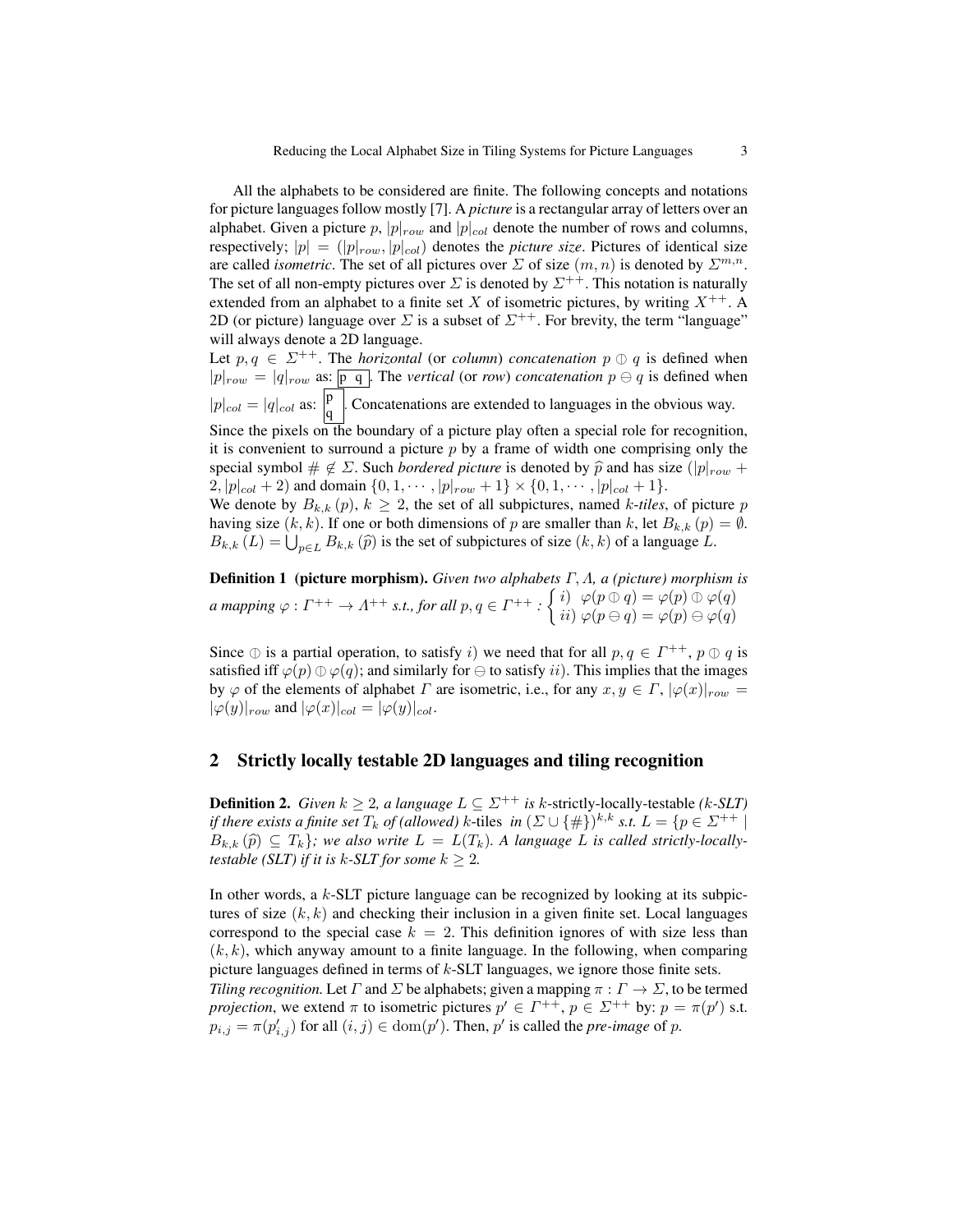**Definition 3 (tiling system).** *A* tiling system *(TS) is a quadruple*  $\mathcal{T} = (\Sigma, \Gamma, T, \pi)$ *where*  $\Sigma$  *and*  $\Gamma$  *are alphabets,*  $T$  *is a* 2-tile set over  $\Gamma \cup \{\#\}$ *, and*  $\pi : \Gamma \to \Sigma$  *is a projection. A language*  $L \subseteq \Sigma^{++}$  *is recognized by such a TS if*  $L = \pi(L(T))$ *. We also write*  $L = L(\mathcal{T})$ *. The family of all* tiling recognizable *languages is denoted by* REC.

Since  $k$ -SLT picture languages include as a special case  $k$ -SLT 1D languages, the following proposition derives immediately from known properties.

**Proposition 1.** *The family of k-SLT languages for*  $k \geq 2$  *is strictly included in the family of*  $(k + 1)$ -*SLT languages, when ignoring pictures of size less than*  $(k + 1, k + 1)$ *.* 

If we apply a projection to  $k$ -SLT languages, the hierarchy of Proposition 1 collapses (see [6, 8]). We state it to prepare the concepts needed in later developments.

**Theorem 1.** *Given a k-SLT language*  $L \subseteq \Sigma^{++}$  *defined by a set of k-tiles*  $T_k$  *(i,e,*  $L = L(T_k)$ ), there exists an alphabet  $\Gamma$ , a local language  $L' \subseteq \Gamma^{++}$  and a projection  $\pi: \Gamma \to \Sigma \text{ s.t. } L = \pi(L').$ 

It easily follows that the use of larger tiles in a TS does not enlarge the language family.

Corollary 1. *The family of SLT languages is strictly included in* REC [7]*. The family of languages obtained by projections of SLT languages coincides with the family* REC *of tiling recognizable languages.*

Thus any REC language over  $\Sigma$  can be obtained both as projection of a local language over the alphabet  $\Gamma_2$ , and as a projection of a k-SLT language (with  $k > 2$ ) over an alphabet  $\Gamma_k$ . However, if we use 2-tiles instead of k-tiles, we need an alphabet  $\Gamma_2$  which can be larger than  $\Gamma_k$ . The trade-off is represented by the ratio  $\frac{|\Gamma_2|}{|\Gamma_k|}$ . As shown in [6, 8],

this ratio is proportional to the area  $k^2$  of the k-tiles:  $\frac{|F_2|}{|F_k|} = \Theta(k^2)$ .

Next, we state the unsurprising fact that the family REC constitutes an infinite hierarchy with respect to the size of the local alphabet.

**Proposition 2.** For every  $\ell \geq 1$ , let  $\text{REC}_{\ell}$  be the family of languages recognized by *tiling systems with a local alphabet of cardinality at most*  $\ell$ *. Then,*  $\text{REC}_{\ell} \subsetneq \text{REC}_{\ell+1}$ *.* 

*Example 1.* The language  $R \subseteq \{a\}^{++}$  s.t. for any  $p \in R$ ,  $|p|_{col} = 2 \cdot |p|_{row} - 1$ , is defined by the TS consisting of the 2-tiles  $T_2 \subseteq \Gamma_3^{2,2}$  with  $\Gamma_3 = \{b, \searrow, \nearrow\}$  which are in the pre-image–see column 1 in the figure below, where the obvious projection is: for all  $c \in \Gamma_3$ ,  $\pi(c) = a$ .

| Pre-image with 3 symbols |   |  |  |  |  |  | Pre-image with 2 symbols |   | Pre-image of illegal picture |   |  |  |  |  |  |  |  |  |  |  |  |  |
|--------------------------|---|--|--|--|--|--|--------------------------|---|------------------------------|---|--|--|--|--|--|--|--|--|--|--|--|--|
|                          |   |  |  |  |  |  |                          |   |                              | h |  |  |  |  |  |  |  |  |  |  |  |  |
|                          | Ð |  |  |  |  |  |                          | D |                              |   |  |  |  |  |  |  |  |  |  |  |  |  |
|                          | Ð |  |  |  |  |  |                          |   |                              |   |  |  |  |  |  |  |  |  |  |  |  |  |
|                          |   |  |  |  |  |  |                          |   | $\boldsymbol{v}$             |   |  |  |  |  |  |  |  |  |  |  |  |  |

Merging the letters  $\searrow$  and  $\nearrow$  by reducing the local alphabet to  $\Gamma_2 = \{b, \rightarrow\}$ , the corresponding pre-image is shown in column 2; let  $T_2'$  be its tiles. Now, illegal pictures, e.g., the one having column 3 as pre-image, can still be tiled using  $T_2'$ , hence  $\pi(L(T_2')) \supset R$ . Yet, alphabet  $\Gamma_2$  suffices to eliminate the illegal picture in column 3 if, instead of a 2-TS, we use a 3-TS having the 3-tiles occurring in column 2.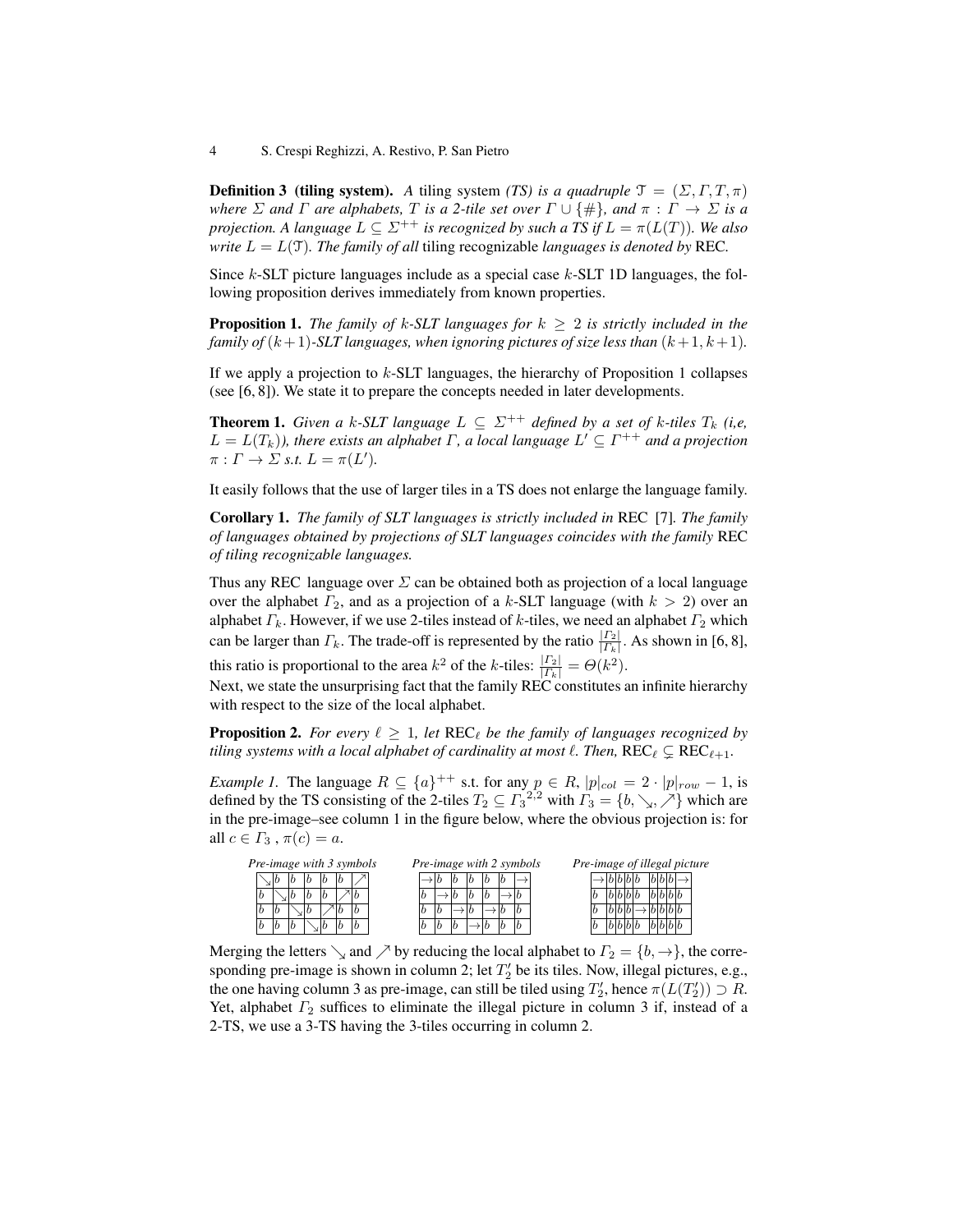*Comma-free codes in 2D.* Our proofs are based on 2D comma-free (cf) codes composed of isometric square pictures (called code-pictures), defined analogously to 1D cf codes. A cf code is s.t. if a picture is paved with code-pictures then it is impossible to overlay a code-picture in a position where it overlaps other code-pictures. We introduce the notion of 2D code by means of a picture morphism, then we define the c.f. codes, we state a known result on the cardinality of non-overlapping codes, and we finish with the statement that the set of pictures paved with a cf code is an SLT language.

**Definition 4 (code picture).** *Given alphabets*  $\Gamma$ ,  $\Lambda$  *and a one-to-one morphism*  $\varphi$ :  $\Gamma^{++} \to \Lambda^{++}$ , the set  $X = \varphi(\Gamma) \subseteq \Lambda^{++}$  is called a (uniform) picture code and its *elements are called* code-pictures. The morphism " $\varphi$ " is denoted as  $[-]_X : \Gamma^{++} \to$ <br> $A^{++}$  For all  $\alpha \in \Gamma^{++}$  the unique picture  $[\![\alpha]\!]_Y$  in  $X^{++}$  is called the encoding of  $\alpha$  $\Lambda^{++}$ *. For all*  $\gamma \in \Gamma^{++}$ *, the unique picture*  $[\![\gamma]\!]_X$  *in*  $X^{++}$  *is called the encoding of*  $\gamma$ *.* 

Let p be a picture of size  $(r, c)$ ; an *internal factor* of p is a subpicture  $p_{(i,j; n,m)}$ , s.t.  $1 < i \leq j < r$  and  $1 < n \leq m < c$ . Given a set  $X \subseteq \Lambda^{k,k}$ , consider  $X^{2,2}$ , i.e., the set of all pictures p of size  $(2k, 2k)$  of the form  $(p \oplus q) \ominus (r \oplus s)$ ,  $p, q, r, s \in X$ .

**Definition 5** (comma-free code). Let  $\Lambda$  be an alphabet and let  $k \geq 2$ . A (finite) set  $X \subseteq \Lambda^{k,k}$  *is a* comma-free *picture* code *("cf code" for short) if, for all pictures*  $p \in$  $X^{2,2}$ , there is no internal factor  $q \in \Lambda^{k,k}$  of p s.t.  $q \in X$ .

Although the exact cardinality of a cf code  $X \subseteq \Lambda^{++}$  is unknown, the following result from [1] states a lower bound for a family of binary codes that are non-overlapping, hence they are also cf codes. This bound is essential for the proof of the main result.

**Theorem 2.** For all  $k \geq 4$  there exist cf codes  $X \subseteq \{0,1\}^{k,k}$  of cardinality  $|X| \geq$  $(2^{k-2}-1)^{k-2} \cdot 2^{k-3}$ .

Next, we consider a local language defined by a set of 2-tiles, and we encode each letter using a cf code, obtaining a language with the SLT property. As it is the case for Theorem 2, this is a fundamental step for the proof of the main result.

**Lemma 1.** Let  $T \subseteq \Gamma^{2,2}$  be a set of 2-tiles defining a local language  $L(T)$  and let  $X \subseteq A^{k,k}$  *be a cf code s.t.*  $|X| = |F|$ *. The language*  $[[L(T)]]_X$  *is 2k-SLT.* 

### 3 Extended Medvedev's theorem for picture languages

Before presenting the main result, we notice that for some language in REC an alphabetic ratio < 2 does not suffice.

**Theorem 3.** *There exists a tiling recognizable language*  $R$  *over an alphabet*  $\Sigma$  *s.t. for every alphabet* Γ *and SLT language*  $L ⊆ \Gamma^{++}$ *, if* R is the image of L under a *projection, then the alphabetic ratio is*  $\frac{| \Gamma |}{| \Sigma |} \geq 2$ .

The proof is based on language R defined as follows. For a letter a, let  $R_a$  be the language composed of all square pictures over  $\{a\}$ , of size at least  $(2, 2)$ .  $R_a$  can only be recognized by TSs having a local alphabet  $\Gamma$  of cardinality at least 2, otherwise, if  $|\Gamma| = 1$ , a non-square (rectangular) picture and a square picture can be covered by the same set of 2-tiles. Let  $\Sigma = \{b, c\}$ ; the language R is  $R_b \cup R_c$ .

The next theorem states the alphabetic ratio two is sufficient for all REC languages.